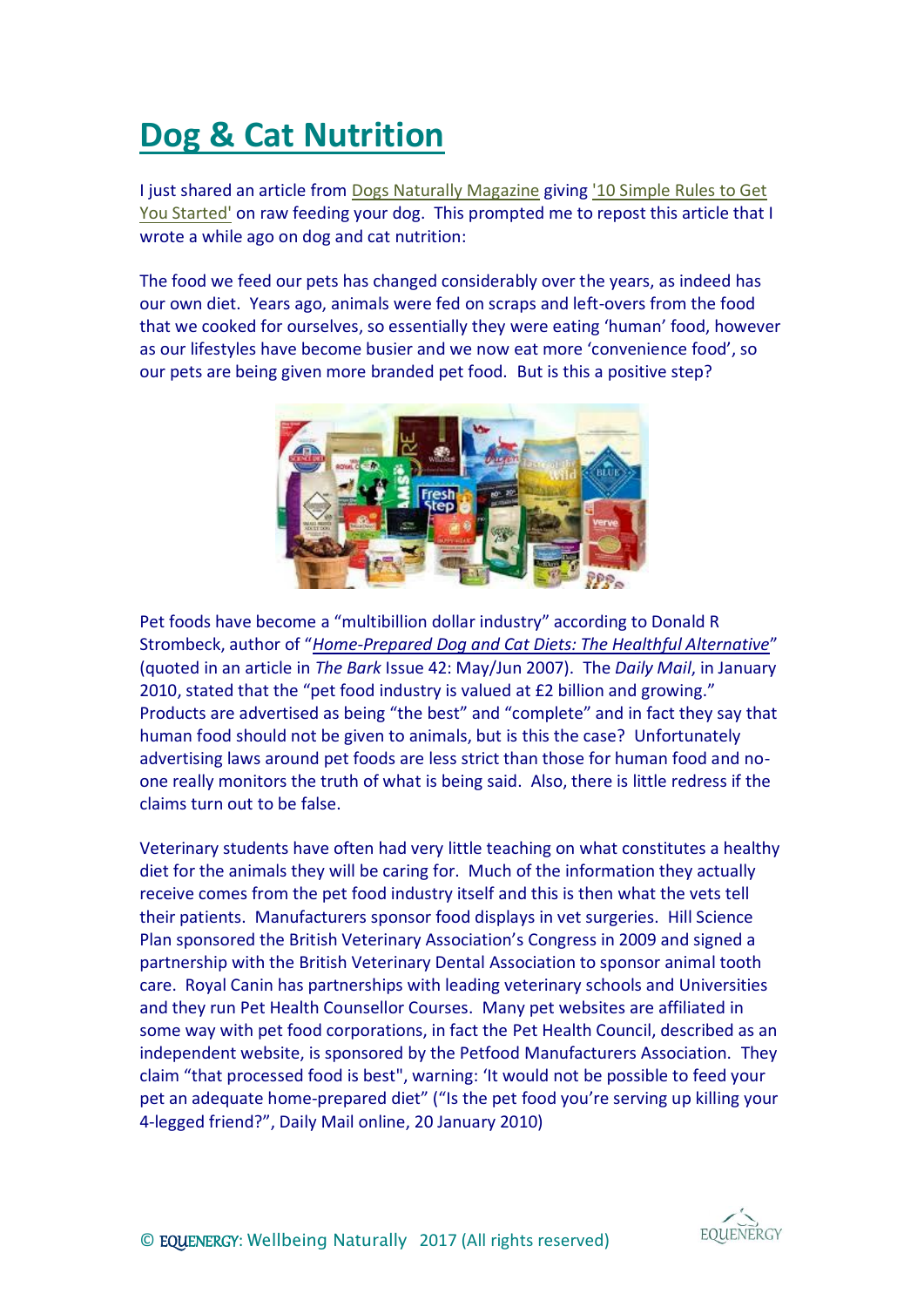Most of the vets who specialise in nutrition are taught using information from the industry and end up working for them. Also, most research funding comes from pet food producers which is a conflict of interest. Even organisations such as the Association of American Feed Control Officials (AAFCO) are made up of people form the industry.

Supermarkets now have large sections devoted to selling pet food, but often these are the cheaper brands. It can be very difficult to trace the source of the ingredients but in order to keep the price low, these must be coming from the cheaper end of the market. Many pet foods contain what are known as '4-D ingredients'. An article entitled "*Top Worst Dry Dog Food Brands*" on the Holistic and Organix Pet Shoppe website states that:

"4-D chicken is meat and *by-products* that have been derived from chickens that were rejected by food inspectors who classified the chickens as not fit for human consumption because they were "Dead, Dying, Disabled or Diseased" at the time of inspection. Any chemicals that existed within that animal, would still be in it when dead. Meat by-products are nothing more than slaughterhouse waste; waste that's been banned for use in human food and then sold to the pet food industry. It's what's left over after the slaughter and classified as inedible waste, unfit for human consumption."

## *Holistic and Organix Pet Shoppe © 2012-2013*

If you study the labels on, for example, dog food, you will see that the main ingredient is usually 'cereal' which is used as a bulking and binding agent. Cereal has little nutritional value for dogs and in fact many can develop allergic reactions to it, however it can help to keep the price down and make the food look more appealing — to the human buyer. If the cereal is not fully cooked it can be indigestible. Sometimes there are problems with a particular batch of kibble because it isn't thoroughly cooked and animals eating it get diarrhoea, even though they might have eaten the same food before with no problems.



With dry foods, the ingredients are cooked twice. This results in the 'ash' often mentioned in the ingredients list. This is known to be carcinogenic. Other problems, too, are much more common than with canned or homemade foods. Altered proteins may contribute to food intolerances, food allergies, and inflammatory

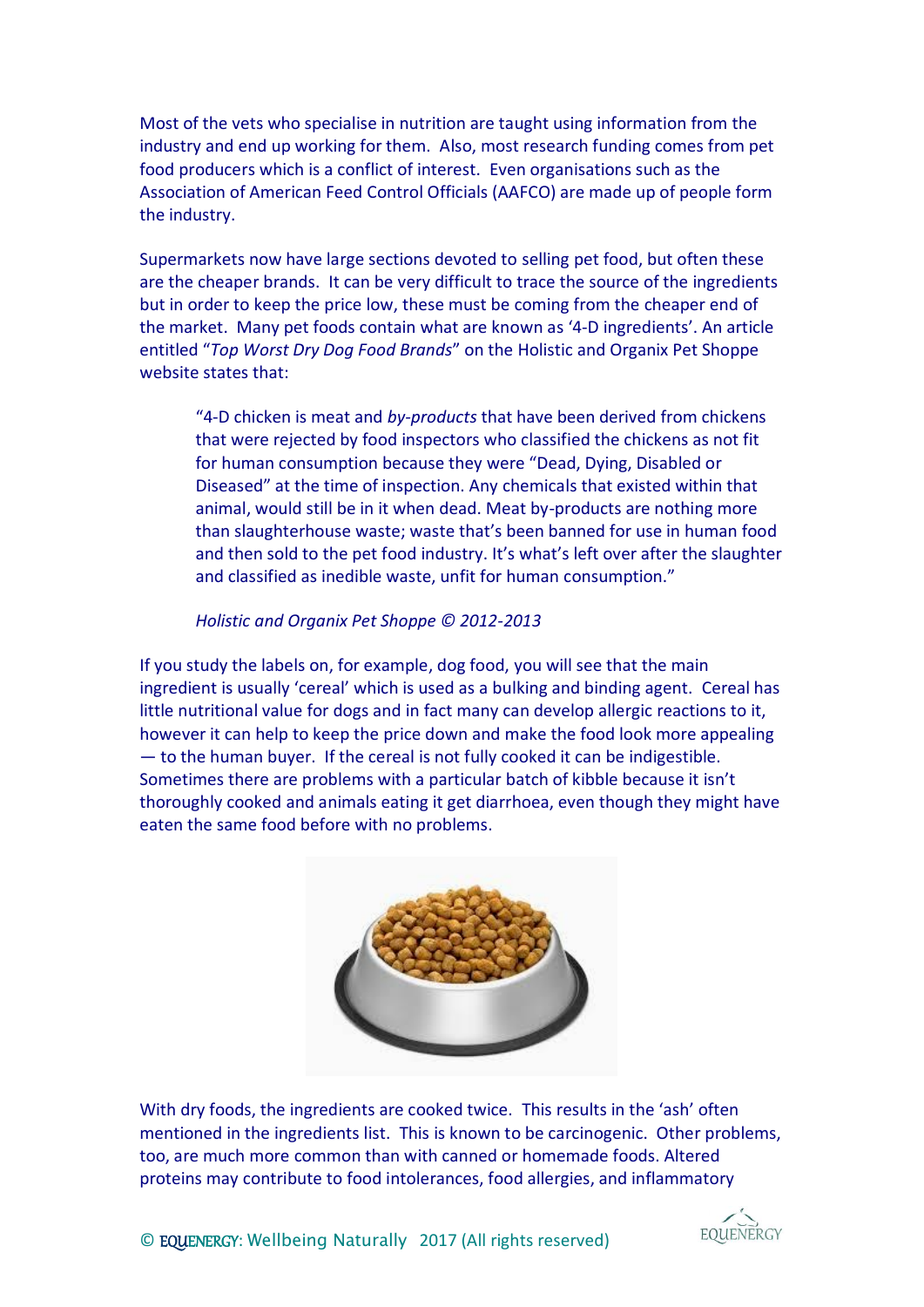bowel disease. Some brands of dry food, particularly puppy food, recommend that it should be moistened before being given to the animal to eat, however "bacteria multiply rapidly on moistened dry food" so if the animal only eats a little and the rest is left for them to come back to later "it is a good way for them to get diarrhea"(Donald R Strombeck, ibid).

As most pet guardians now spend less time preparing food for themselves and their children it is not surprising that they are less likely to give their animals a varied, unprocessed diet. Many people buy commercial pet food because they honestly belief it is best for their pet, and because it is convenient and affordable. However processing requires several steps and it only requires a small error at any one stage to result in problems. Buying processed food takes control further from the consumer. An article in the *Daily Mail* stated that "few people are aware of the little publicised concerns about processed pet foods" ("Is the pet food you're serving up killing your 4-legged friend?"). Some processed foods have been linked to poor behaviour in dogs, and even cancer. However people are now becoming more aware thanks to social media. There are pet-dedicated chatrooms where "increasing numbers of people have been sharing concerns about processed pet food" (ibid).

Many cases of urinary and kidney problems have been linked to dry food. This is one of the main causes of death in cats and is often caused because they are chronically dehydrated by just eating dry food. Manufacturers say that cats eating this food should always have plenty of fresh water available, but "even if they drink it is often not enough to ensure optimum urinary health" (Lisa Pierson, pet nutritionist).

One third of household pets is now overweight. Also, chronic conditions, such as diabetes, kidney and liver disease, heart disease and dental problems (all diet related) are on the increase. In addition there has been a rise in the number of cases of allergies (particularly skin problems) and digestive issues, despite veterinary advice on specialist foods for these conditions. Richard Allport, a vet of over 36 years' experience, based in Hertfordshire, says: "my advice … is always this: switch your pet's diet to fresh food and often it's so successful that altering the diet is all that's needed to 'cure' a pet's health problem."



Roger Meacock, a vet based in Swindon says: "What people need to understand is that while on the outside dogs and cats have been domesticated into cuddly pets,

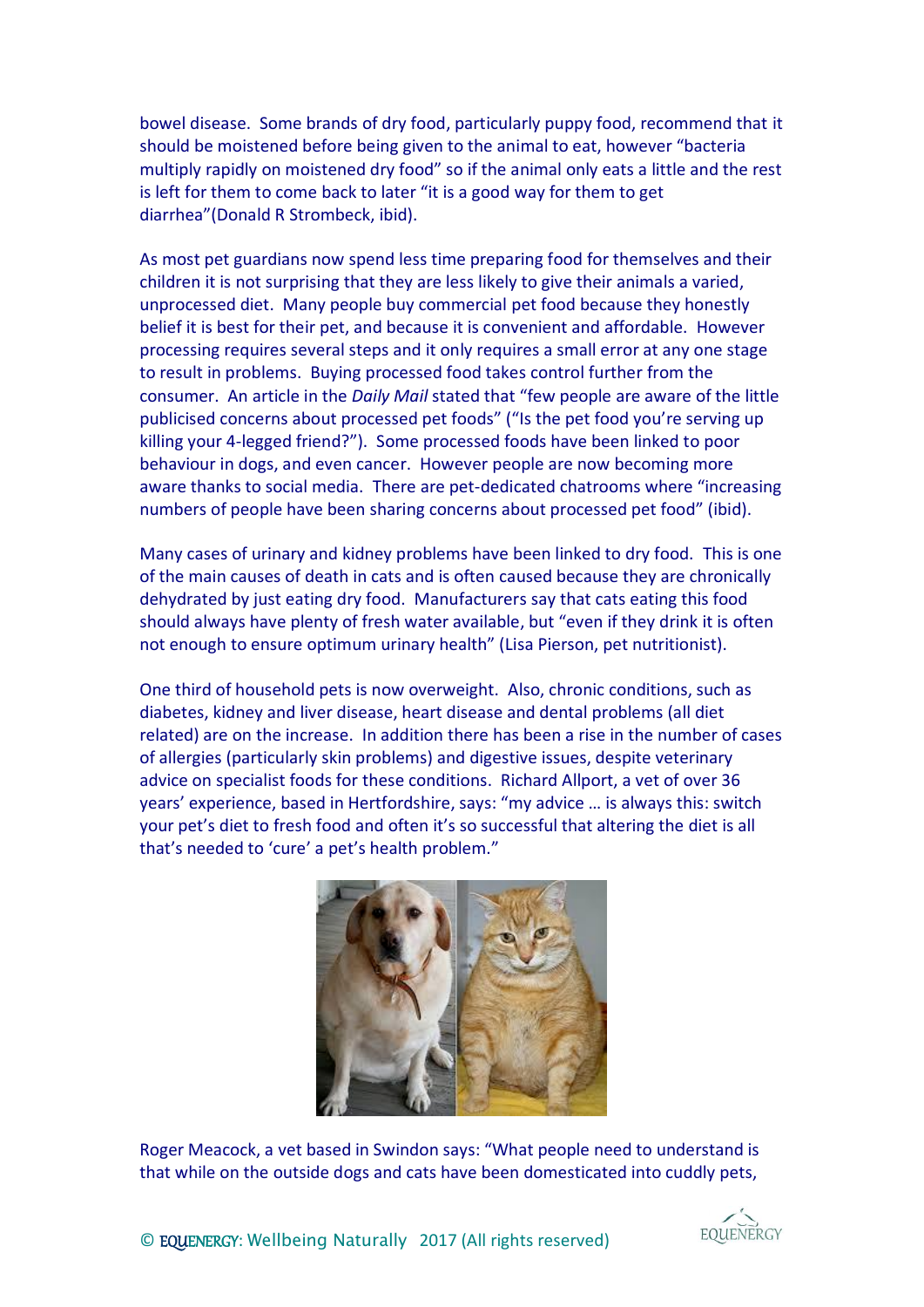inside a dog is 99% related to the wolf, while a pet cat's digestive system is no different from a wild lion's." He says that their diet "should revolve around raw meat, as it would do in the wild, which is good for their teeth and gums as well as the animal's general health."

Many pet foods contain chemical additives. TV vet Joe Inglis says: "Over the past few years, many additives have been banned from human food, but pet food is still pumped full of similar chemicals." (ibid) The way raw ingredients are processed into pet food that will sit in a bowl without going off, or that can be stored in a can or bag for years, means that many of the nutrients are destroyed. This is why additives such as preservatives and vitamins need to be added. Jackie Marriott of the UK Raw Meaty Bones Support and Action Group says: "Although our pets digest them, their digestive systems have to work flat out to derive the best benefit… Most importantly, processed food also sits like a sludge on their teeth."

An alternative to commercial pet foods is the BARF – Biologically Appropriate Raw Food – diet. (BARF is also translated as the 'Bones And Raw Food' Diet.) It was devised by Dr Ian Billinghurst, a veterinary surgeon, writer and lecturer from Australia. He wrote a book entitled "*Give Your Dog a Bone*" which changed many people's thinking around how they should feed their pets. He says:

"I realized that most of the disease problems I was seeing in cats and dogs were due to nothing other than poor nutrition. That most of those diseases did not have to be. They could be eliminated with correct nutrition. To me this was both a revolutionary thought and an incredible revelation. I wanted to tell everybody! The only problem as I saw it back then was that this philosophy of feeding may not be accepted by my fellow vets who rely heavily on ill health in their patients for their daily bread."

His website states:

"A biologically appropriate diet for a dog is one that consists of raw whole foods similar to those eaten by the dogs' wild ancestors. The food fed must contain the same balance and type of ingredients as consumed by those wild ancestors. This food will include such things as muscle meat, bone, fat, organ meat and vegetable materials and any other "foods" that will mimic what those wild ancestors ate."

Specially prepared packs of raw foods can now be purchased from several online outlets (such as Honey's, Raw2Paw, and Barf Pet Foods) making them more convenient, and the price is similar to feeding an animal on a good quality tinned food.

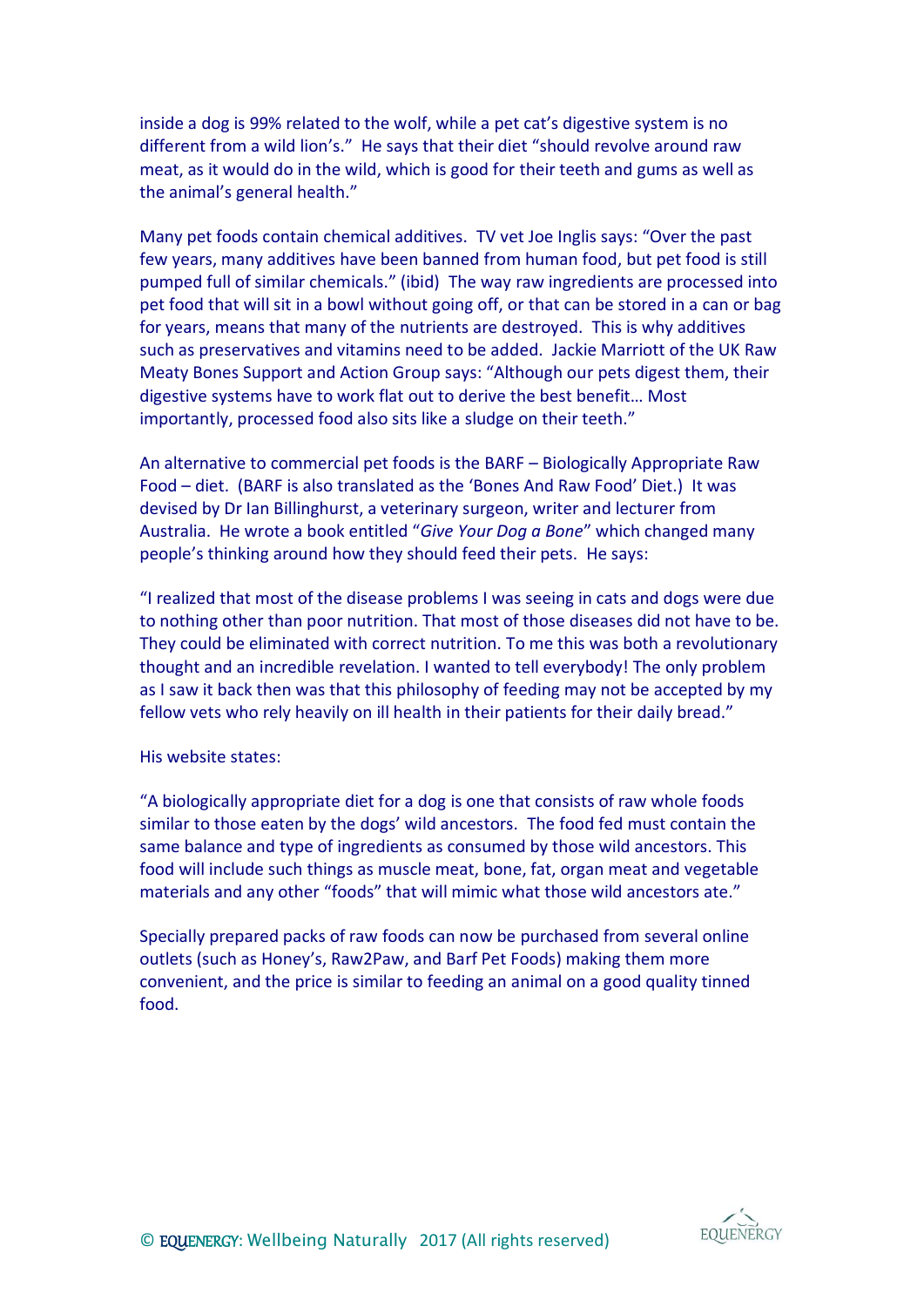

Some people voice concerns about these raw food diets. The Pet Food Manufacturers Association says:

"There are concerns that feeding raw meat to pets can present a human/animal risk, such as salmonella contamination. In the case where only raw meat and bones are fed, there is an additional concern among vets and animal nutritionists that this exclusive diet may not meet the pet's needs."

However if the food is bought from a reputable company they should be happy to provide information on their sources and these should be of very high quality. If appropriate care is taken with handling, presentation and storage of the food it should not pose significant risk.

Another option is to return to the 'old fashioned' method of cooking and preparing food from scratch at home and including enough to feed any animals in the household. This would also benefit the health of the human members of the family as they too would be eating fewer processed foods. Cooked meat and vegetables are easier for animals to digest which can support absorption of nutrients and help to avoid upset stomachs.



Whichever option is chosen, for anyone deciding to change their pet's diet this should be done sensitively. A dog or cat who has eaten only processed foods up to this point needs time for their digestion and palate to adjust. Sometimes guardians are put off feeding 'human' food to the animals in their care because they become

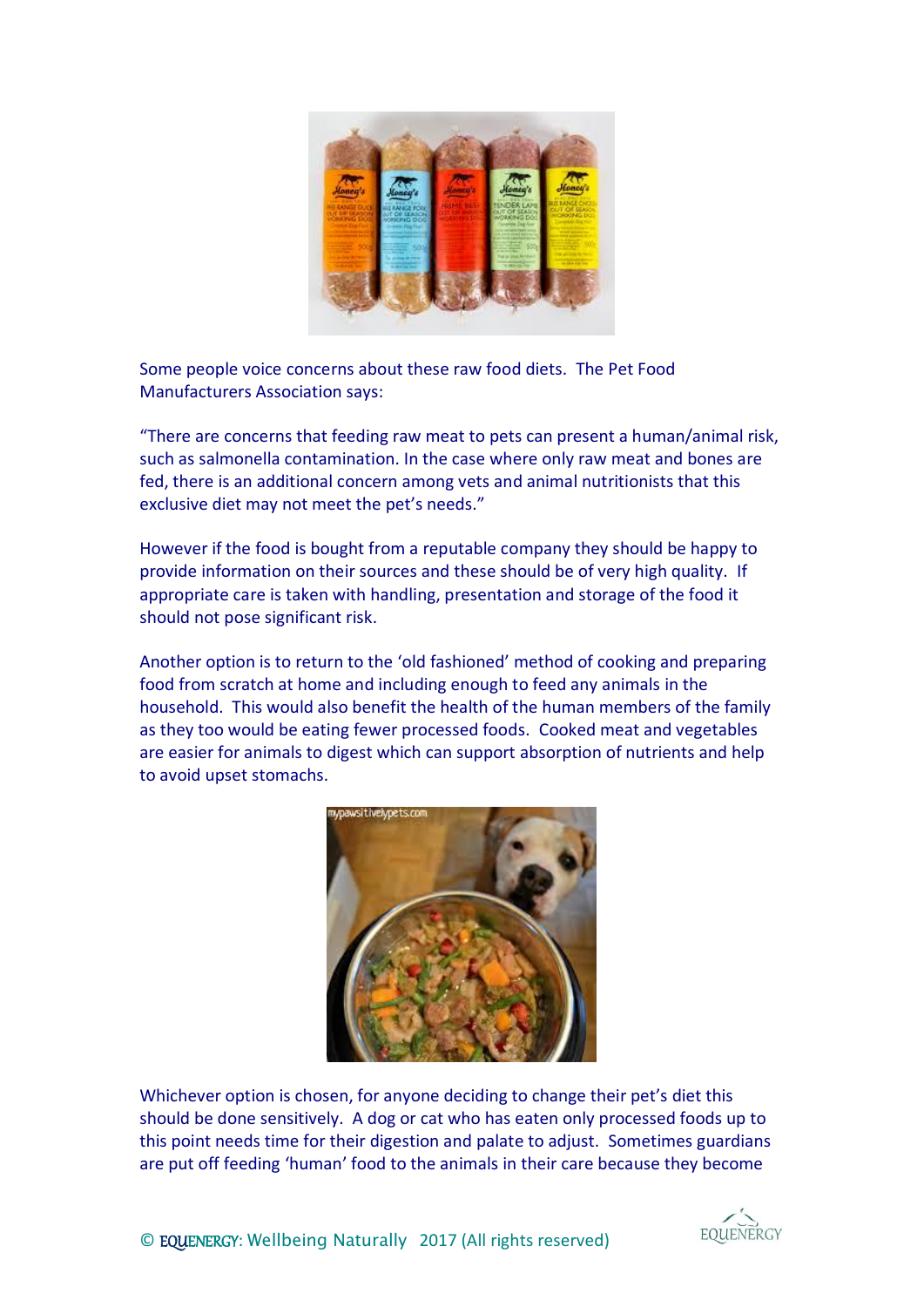so enthusiastic that they radically alter the diet overnight and then complain that it has made the animal ill when it is sick or has diarrhoea. This would actually be a 'normal' response to such a sudden change. Instead the new food should be introduced slowly, gradually reducing the amount of tinned food or kibble and replacing it with some meat and vegetables. Over time the processed foods can be removed entirely if desired.

Hopefully as we become more aware of our own health needs we will in turn be more sensitive to the needs of the animals in our care. Just as our wellbeing depends on our lifestyle, diet and exercise, so it is with our companion animals. Many people are becoming more health aware and diet conscious so hopefully this will have knock-on benefits for the animals too.

If you are interested in nutrition for your pet and would like to explore this further, contact me for a no-obligation chat where we can discuss your situation and see what simple changes you might be able to make to enhance their wellbeing. My contact details are:

[robyn@equenergy.com](mailto:robyn@equenergy.com)

07980 669303

You can also read more about my work on my website:

[www.equenergy.com/](http://www.equenergy.com/)

## **References:**

- [http://thebark.com/content/donald-r-strombeck-talks-dog-nutrition-and](http://thebark.com/content/donald-r-strombeck-talks-dog-nutrition-and-pet-food-recalls?utm_content=buffera6164&utm_source=buffer&%20utm_medium=twitter&utm_campaign=Buffer)[pet-food-recalls?utm\\_content=buffera6164&utm\\_source=buffer&](http://thebark.com/content/donald-r-strombeck-talks-dog-nutrition-and-pet-food-recalls?utm_content=buffera6164&utm_source=buffer&%20utm_medium=twitter&utm_campaign=Buffer) [utm\\_medium=twitter&utm\\_campaign=Buffer](http://thebark.com/content/donald-r-strombeck-talks-dog-nutrition-and-pet-food-recalls?utm_content=buffera6164&utm_source=buffer&%20utm_medium=twitter&utm_campaign=Buffer)
- [http://www.dailymail.co.uk/news/article-1244595/Is-food-youre-feeding](http://www.dailymail.co.uk/news/article-1244595/Is-food-youre-feeding-pet-killing--making-vet-rich.html#ixzz2oCEQQsTq)pet-killing–[making-vet-rich.html#ixzz2oCEQQsTq](http://www.dailymail.co.uk/news/article-1244595/Is-food-youre-feeding-pet-killing--making-vet-rich.html#ixzz2oCEQQsTq)
- [barfpetfoods.co.uk](https://listeninghandzblog.wordpress.com/page/3/barfpetfoods.co.uk)
- <http://www.raw2paw.co.uk/#/why-feed-raw/4558097642>
- <http://www.honeysrealdogfood.com/>
- [http://www.barfworld.com/html/dr\\_billinghurst/meet.shtml](http://www.barfworld.com/html/dr_billinghurst/meet.shtml)
- [http://www.holisticandorganixpetshoppe.com/top-12-worst-dog-food](http://www.holisticandorganixpetshoppe.com/top-12-worst-dog-food-brands.html?utm_content=buffer440e9&utm_source=buffer&utm_medium=twitter&utm_campaign=Buffer)[brands.html?utm\\_content=buffer440e9&utm\\_source=buffer&utm\\_medium=](http://www.holisticandorganixpetshoppe.com/top-12-worst-dog-food-brands.html?utm_content=buffer440e9&utm_source=buffer&utm_medium=twitter&utm_campaign=Buffer) [twitter&utm\\_campaign=Buffer](http://www.holisticandorganixpetshoppe.com/top-12-worst-dog-food-brands.html?utm_content=buffer440e9&utm_source=buffer&utm_medium=twitter&utm_campaign=Buffer)
- <http://holisticvet.co.uk/index.php/nutrition/>